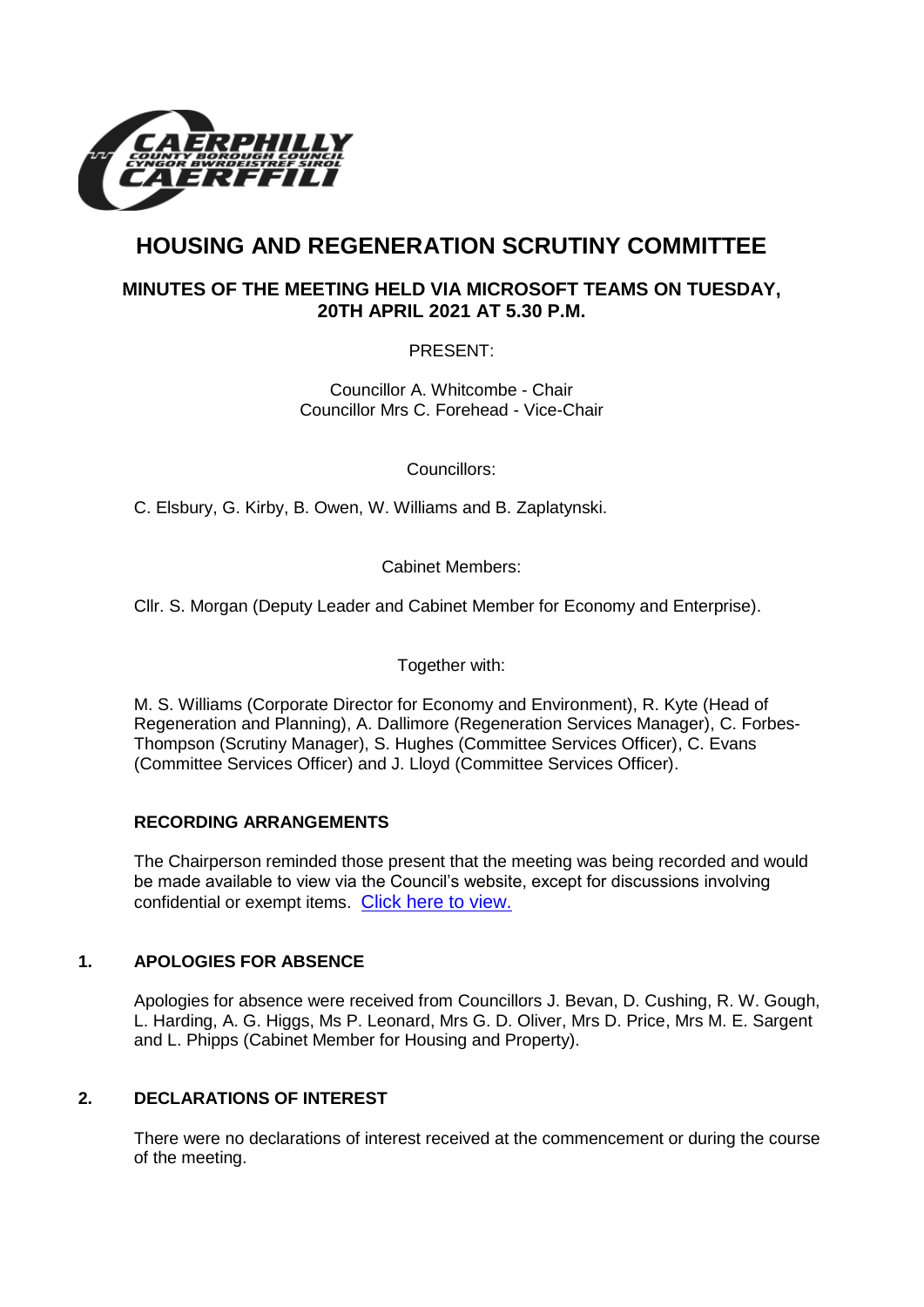#### **3. MINUTES – 9TH MARCH 2021**

RESOLVED that the minutes of the Housing and Regeneration Scrutiny Committee meeting held on 9th March 2021 (minute nos. 1 - 8) be approved as a correct record and signed by the Chair.

#### **4. CALL-IN PROCEDURE**

There had been no matters referred to the Scrutiny Committee in accordance with the callin procedure.

#### **5. HOUSING AND REGENERATION SCRUTINY COMMITTEE FORWARD WORK PROGRAMME**

Consideration was given to the report which outlined details of the Housing and Regeneration Scrutiny Committee Forward Work Programme for the period April 2021 to March 2022 and included all reports that were identified at the Housing and Regeneration Scrutiny Committee meeting held on 9th March 2021. Members were asked to consider the Forward Work Programme, alongside the Cabinet Forward Work Programme, prior to publication on the Council's website.

Following consideration of the report it was moved and seconded that the recommendations be approved. By way of Microsoft Forms voting this was unanimously agreed.

RESOLVED that the Housing and Regeneration Scrutiny Committee Forward Work Programme be published on the Councils' website.

#### **REPORTS OF OFFICERS**

Consideration was given to the following reports.

## **6. REGENERATION PROJECT BOARD – MONITORING REPORT 2020**

The Deputy Leader and Cabinet Member for Economy and Enterprise presented the report which provided the Scrutiny Committee with an overview of the projects being taken forward with the support of the Regeneration Project Board and Cabinet. It was highlighted that in May 2018 Cabinet agreed a Regeneration Project Board would be set up with a cross-party political representation of Councillors plus key officers. This group is supported by a Regeneration Assessment Panel consisting of officers from a range of service areas. It was further highlighted that at the subsequent June 2018 Board meeting a Project Prioritisation Toolkit was approved for the Board to prioritise projects and this was subsequently agreed by Council on 17th July 2018.

The Scrutiny Committee was advised that in January 2019 Cabinet resolved to release £1.2m of reserves for the Regeneration Board prioritised projects, bringing the Total Development Fund budget allocation to £1.5m. To date, £1,392,200 has been allocated towards prioritised capital regeneration schemes, across the County Borough, leaving a residual balance of £107,800 from the total budget allocation. Members were informed that approval for the allocation of the residual £107,000 Regeneration Development Funds